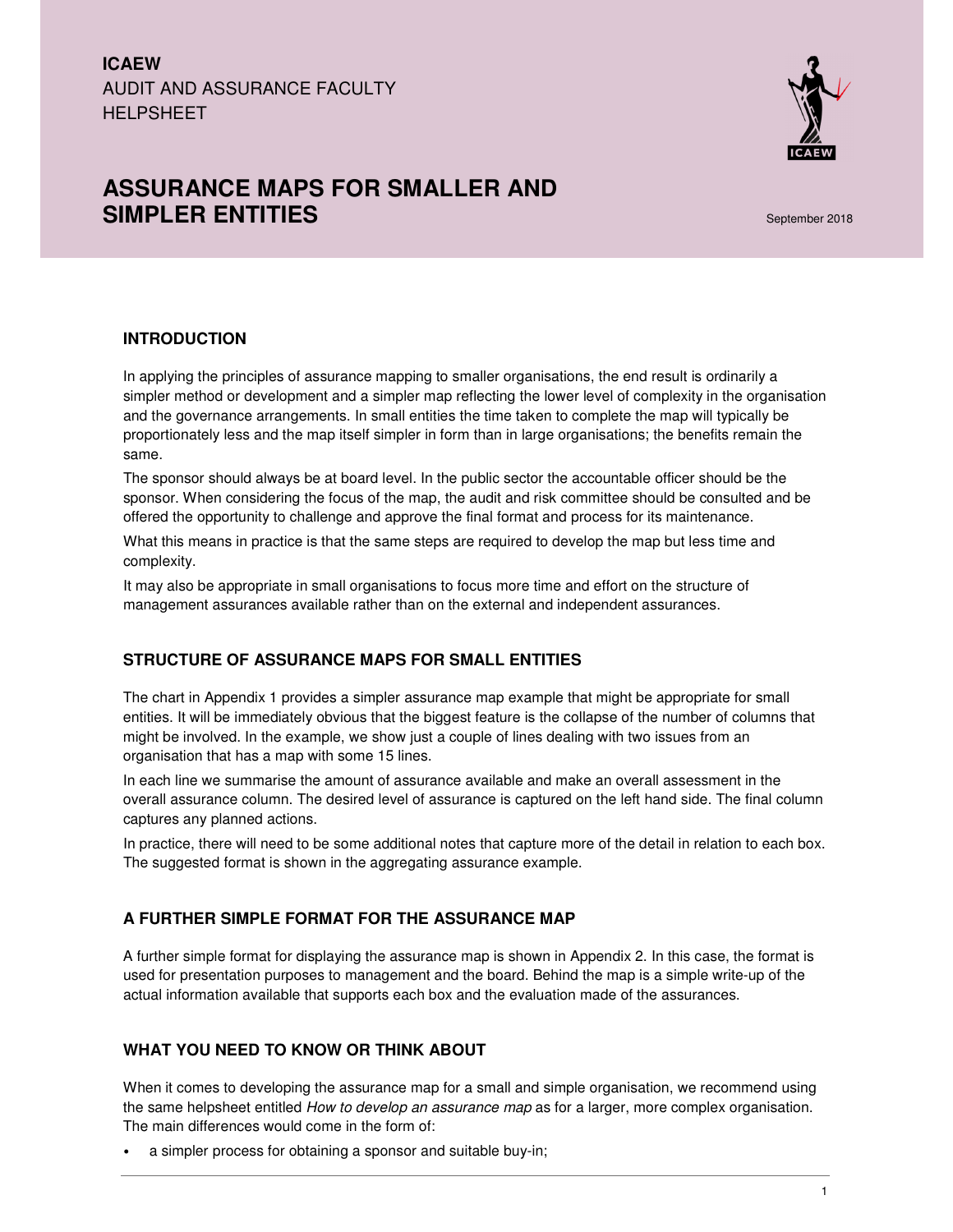- a simple format for the map itself;
- fewer interviews and less time spent analysing reports and other documentation; and
- a shorter time period to reach an acceptable end result.

If in doubt, we would recommend spending less time, rather than more, provided that the information being collated is sufficient to enable a sensible evaluation of the assurances. Should there be requests to provide more detail, this can be done as a secondary stage. In this way the format and uses to which the map are put can be developed alongside its production without excessive or wasted effort. It is more important to start the process with the right sponsorship and to let the format evolve.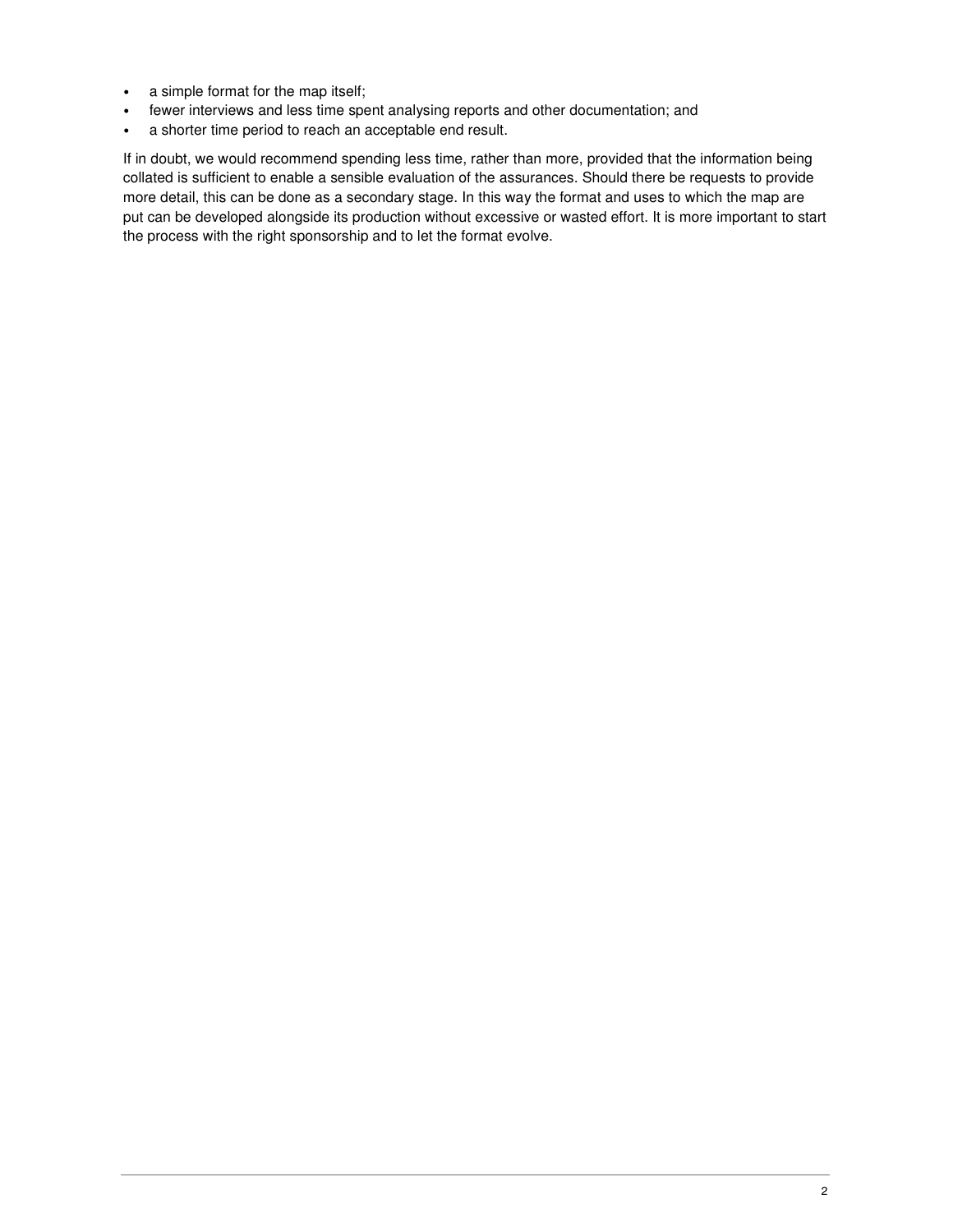# **APPENDIX 1 STRUCTURE OF ASSURANCE MAPS FOR SMALL ENTITIES**

| <b>Systems and</b><br><b>Processes</b> | <b>Owners</b>                    | Corporate<br><b>Risk Register assurance</b> | Desired level of 1st line of | defence | 2nd line of<br>defence | 3rd line of<br>defence | 4th line of<br>defence | Overall<br><b>Assurance</b> | Actions and recommendations                                                                             |
|----------------------------------------|----------------------------------|---------------------------------------------|------------------------------|---------|------------------------|------------------------|------------------------|-----------------------------|---------------------------------------------------------------------------------------------------------|
| Performance<br>management              | Head of<br>corporate<br>cervices | R02, R06 &<br>R09                           |                              |         |                        |                        |                        |                             | Review of systems to be planned with a<br>view to improving level of assurance<br>from lines 1, 2 and 3 |
| Anti-fraud and<br>corruption           | Head of<br>corporate<br>services | R <sub>05</sub>                             |                              |         |                        |                        |                        |                             | None planned other than periodic review<br>and update                                                   |
| Etc                                    |                                  |                                             |                              |         |                        |                        |                        |                             |                                                                                                         |

**Key** 

| High assurance   |
|------------------|
| Medium assurance |
| Low assurance    |
| No assurance     |

# **Assurance definitions**

| High   | Controls expected are in place and are operating as expected                                                                    |
|--------|---------------------------------------------------------------------------------------------------------------------------------|
| Medium | Controls in place are working as expected. However, some gaps, duplication and improvements have<br>been identified             |
| Low    | There are controls in place, but these are either not operating as expected and/or there are improvements<br>that could be made |
| No     | There are no controls in place for this line of defence                                                                         |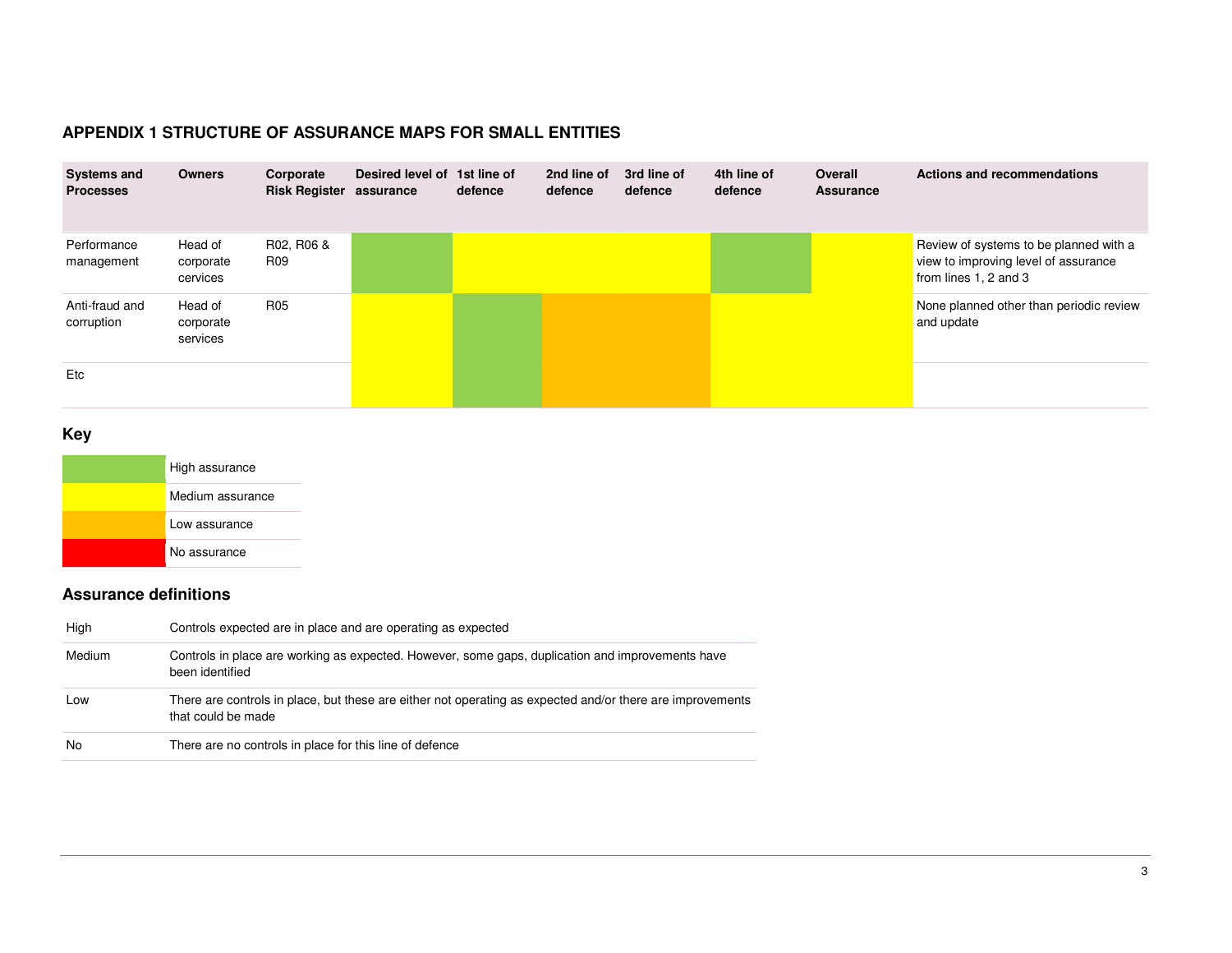|                      | Sources of assurance            |                                |                        |                  |                          |                        |          |         |    |          |                          |                  |            |    |           |  |  |
|----------------------|---------------------------------|--------------------------------|------------------------|------------------|--------------------------|------------------------|----------|---------|----|----------|--------------------------|------------------|------------|----|-----------|--|--|
|                      | <b>Risk assessment</b>          |                                | 1. Business Operations |                  |                          | 2. Corporate Oversight |          |         |    |          | 3. Independent Assurance |                  |            |    |           |  |  |
|                      | Gross<br>$(\text{pre control})$ | $_{\rm Net}$<br>(post control) | Mgm't review           | <b>Mgmt</b> info | Self Assess<br>$process$ | <b>EH&amp;S</b>        | Security | Finance | HR | Treasury | <b>HSE</b>               | Third<br>Parties | <b>NDA</b> | IA | Ext Audit |  |  |
| $S$ upply chain      |                                 |                                |                        |                  |                          |                        |          |         |    |          |                          |                  |            |    |           |  |  |
| Procurement          |                                 |                                |                        |                  |                          |                        |          |         |    |          |                          |                  |            |    |           |  |  |
| Environment          |                                 |                                |                        |                  |                          |                        |          |         |    |          |                          |                  |            |    |           |  |  |
| <b>H&amp;S</b>       |                                 |                                |                        |                  |                          |                        |          |         |    |          |                          |                  |            |    |           |  |  |
| Change programme     |                                 |                                |                        |                  |                          |                        |          |         |    |          |                          |                  |            |    |           |  |  |
| FCPA etc. compliance |                                 |                                |                        |                  |                          |                        |          |         |    |          |                          |                  |            |    |           |  |  |
| Staff retention      |                                 |                                |                        |                  |                          |                        |          |         |    |          |                          |                  |            |    |           |  |  |
| Data / IT security   |                                 |                                |                        |                  |                          |                        |          |         |    |          |                          |                  |            |    |           |  |  |
| Contracting          |                                 |                                |                        |                  |                          |                        |          |         |    |          |                          |                  |            |    |           |  |  |
| Etc                  |                                 |                                |                        |                  |                          |                        |          |         |    |          |                          |                  |            |    |           |  |  |

# **APPENDIX 2 A FURTHER SIMPLE FORMAT FOR THE ASSURANCE MAP**